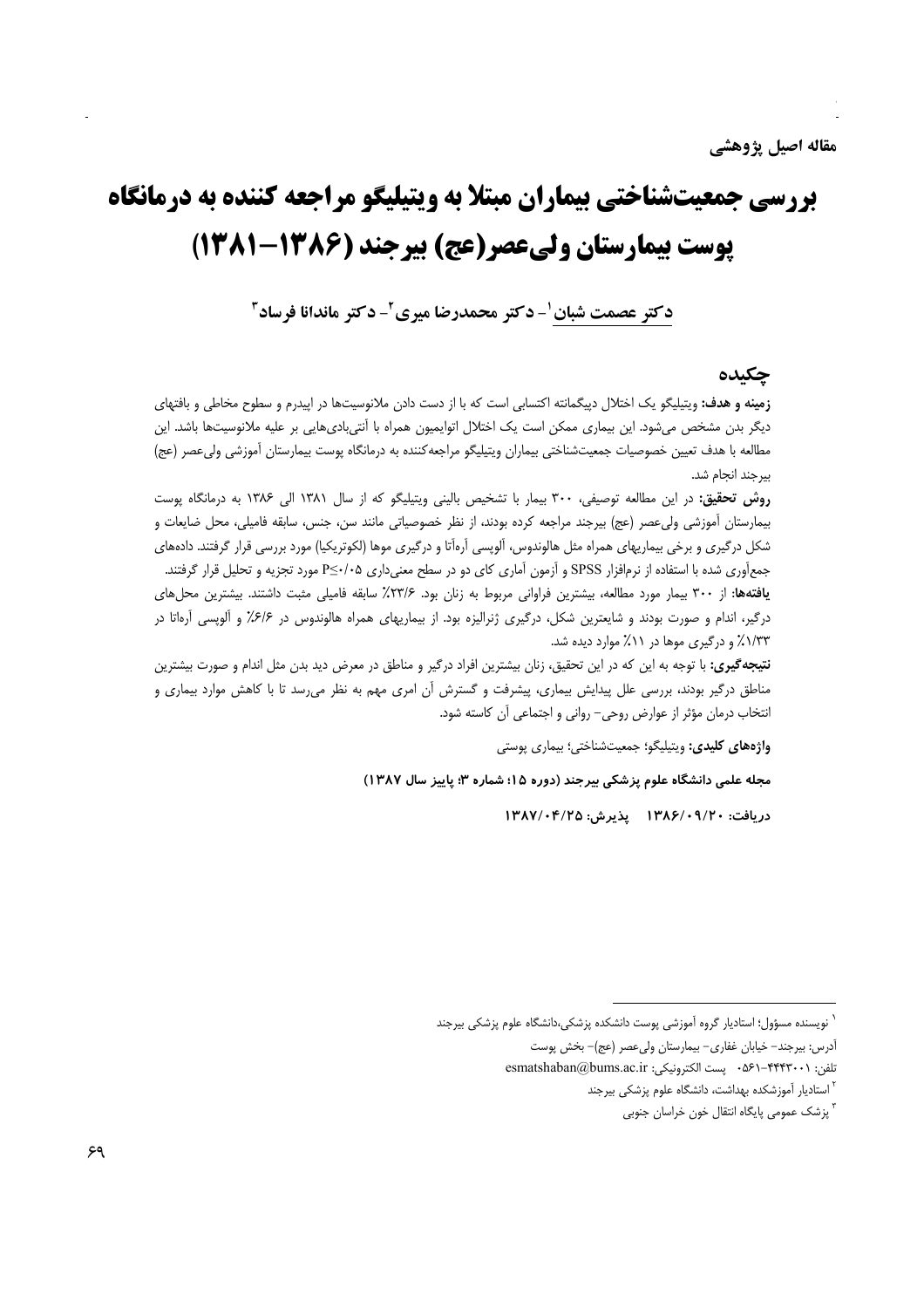مقدمه

ویتیلیگو یک اختلال دپیگمانته اکتسابی است که با از دست دادن ملانوسیتها در اییدرم، سطوح مخاطی و بافتهای دیگر در بدن مشخص میشود. این بیماری حدود ۱٪ از افراد جامعه را گرفتار می کند که ۵۰٪ بیماران قبل از ۲۰ سالگی مبتلا می شوند (۱). گفته شده است که این بیماری ممکن است یک اختلال اتوایمیون همراه با آنتیبادیهایی بر علیه ملانوسیتها باشد. تئوریهای مختلفی برای اتیولوژی بیماری مطرح شده است که شامل فرضیه اتوایمیون، عصبی و تئوری لرنر میباشد (۱). از جمله سطوحی که در ابتدا درگیر میشوند، صورت، مفاصل، دستها و ياها هستند. تقريباً تمام سطوح بدن حتی سطوح مخاطی می تواند در این بیماری در گیر شود (۲). این بیماری بر اساس مسیر گسترش و توزیع دییگمانتاسیون پوستی طبقهبندی میشود. انواع فوکال، سگمنتال، ژنرالیزه و يونيورسال از جمله اين تقسيمبندي ها مي باشد (٢).

ویتیلیگو با اختلال فیزیکی همراه نبوده اما مشکلات روحي و اجتماعي به دنبال دارد؛ حتى برخي افراد ممكن است از نظر شغلی دچار صدمه شوند.

بیماریهای زیادی ممکن است همراه با ویتیلیگو باشند که اغلب یک مکانیسم شناخته شده ایمنی دارند و این فرضیه اتوايميون را براي ويتيليگو مطرح مي كند (٢). از جمله اين بيماريها هيپرتيروئيدي، هيپوتيروئيدي، ديابت، آديسون، آنمي يرنيسيوز، آلويسي آرەآتا، ھوچكين، مولتيپل ميلوما، تيموما و برخی بیماریهای دیگر میباشد (۲).

مطالعاتی که تا به حال در زمینه خصوصیات ایپدمیولوژی و دموگرافی ویتیلیگو انجام شده، نشان داده است که ویتیلیگو در تمام نژادها اتفاق میافتد و شیوع ۱٪ در جمعیت جهان دارد (۲) و بیشترین فرم آن نوع ژنرالیزه است (۳).

در بیماران مبتلا، ملانین و ملانوسیت وجود ندارد و جای ملانوسیت را سلول های لانگرهانس اشغال کرده است (۴). حدود ٣٠-٣٠٪ بيماران داراي سابقه فاميلي مثبت هستند (۴). زنان و مردان به طور مساوی درگیر می شوند اما معمولاً در

مراجعه کنندگان به کلینیکهای درمانی زنان بیشتر دیده مے شوند (۴).

هدف از انجام این مطالعه، بررسی خصوصیات فردی در بیماران مبتلا به وتیلیگو مراجعهکننده به درمانگاه یوست بيمارستان آموزشي وليءصر (عج) بيرجند مي باشد.

## روش تحقيق

در این مطالعه توصیفی ۳۰۰ بیمار که با تشخیص بالینی ویتیلیگو از سال ۱۳۸۱ تا ۱۳۸۶ به درمانگاه پوست بیمارستان آموزشی ولی عصر (عج) بیرجند مراجعه کرده بودند، به روش نمونه گیری متوالی انتخاب شدند. پس از توضیح اهداف مطالعه و اطمینان به بیماران و کسب رضایت آنان جهت شرکت در مطالعه توسط پزشک متخصص پوست مورد معاینه و مصاحبه قرار گرفتند و فرم پرسشنامه شامل: سن، جنس، سابقه فامیلی، محل ضایعات و شکل درگیری و بعضی بیماریهای همراه مثل هالوندوس، آلویسی آرهآتا و درگیری موها در محل ضایعه یا محل دیگری غیر از آن (لکوتریکیا) تکمیل گردید.

دادههای جمع آوری شده با استفاده از نرمافزار SPSS و آزمون آماری کای دو، در سطح معنی داری P<+/P< تحزيه و تحليل قرار گرفتند.

#### بافتهها

از ۳۰۰ بیمار مورد مطالعه ۱۰۹ نفر مذکر (۳۶/۳٪) و ۱۹۱ نفر مؤنث (۶۷/۶٪) بودند. ۷۱ نفر (۲۳/۶٪) سابقه فامیلی مثبت داشتند. میانگین سنّ بیماران ۸/۶±۲۲/۳ سال (حداقل ۱ و حداکثر ۷۷ سال) بود. در گروه ژنرالیزه از ۲۱۹ بیمار مبتلا، ١٣٧ نفر (٢/۶٢/۶) زن و ٨٢ نفر (٣٧/٣٪) مرد بودند. حداقل سنّ بیماران ۲ و حداکثر ۶۵ سال بود و بیشترین در دهه سوم (۳۹/۷٪) و کمترین در دهه اول (۱/۸٪) بودند. در گروه فوكال از ۵۱ بيمار مبتلا ۳۴ نفر (۶۶/۷٪) زن و ۱۷ نفر (٣٣/٣٪) مرد بودند و حداقل سنّ ٢ و حداكثر ٣٧ سال بود و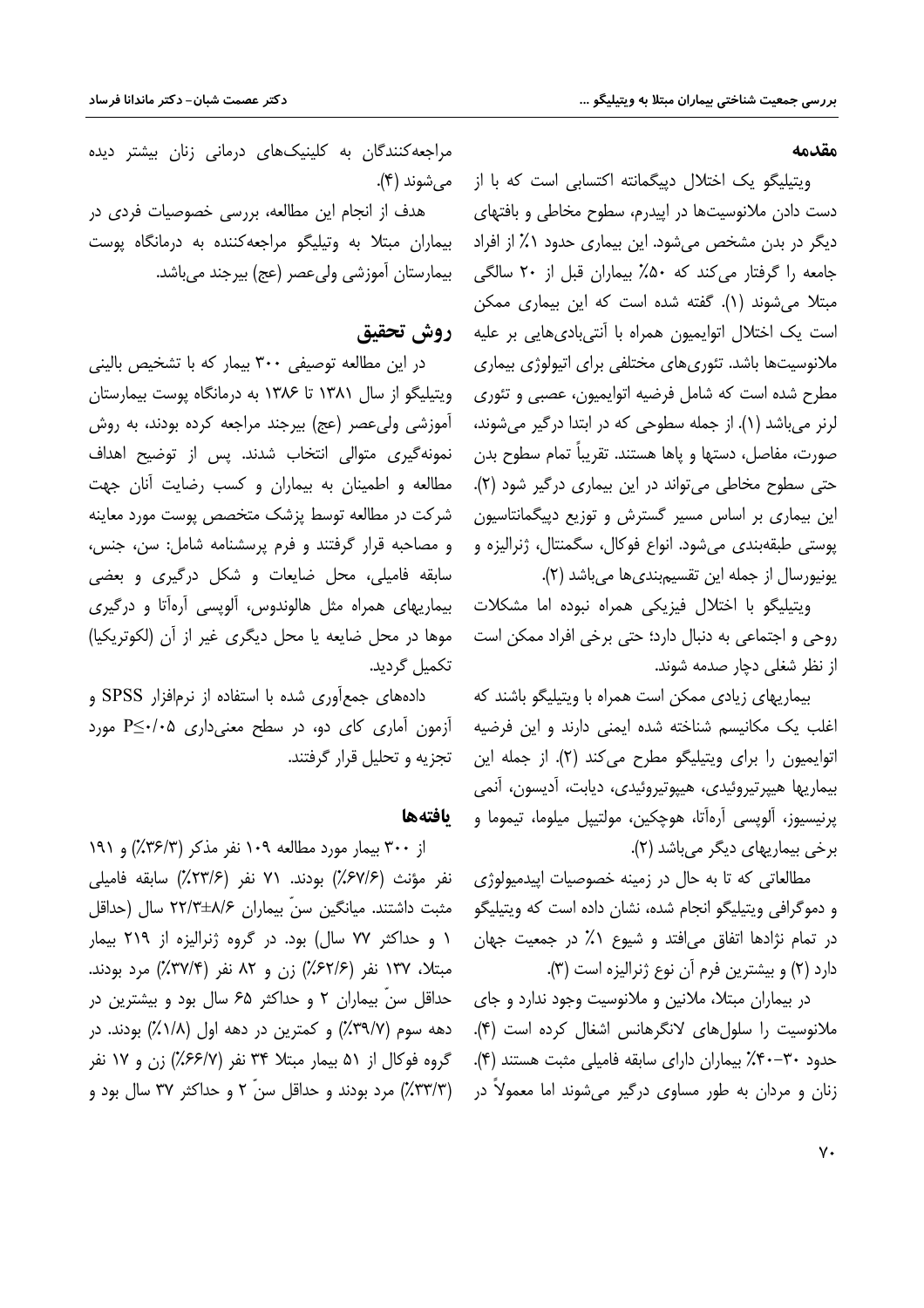بیشترین در دهه سوم (۳۳/۱٪) و کمترین در دهه اول (٩/٨٪) بودند. در گروه سگمانتال از ۱۸ بیمار مبتلا، ۱۲ نفر (۶۶/۷٪) زن و ۶ نفر (۳۳/۳٪) مرد بودند. حداقل سن ۱ و حداکثر ۳۴ سال بود و بیشترین در دهه دوم (۵۵/۵٪) و کمترین در دهه اول (۰/۱۱/۱) بودند.

در گروه یونیورسال، از ۱۲ بیمار مبتلا ۸ نفر (۶۶/۷٪) زن و ۴ نفر (۳۳/۳٪) مرد و حداقل سن ۲۰ و حداکثر ۷۷ سال بود و بیشترین در دهه سوم (۵۰٪) و کمترین در دهه هفتم (٨/٣٪) بودند.

توزیع بیماران از نظر نواحی ابتلا در جدول ۱ نشان داده شده است و تفاوت معنیداری در دو جنس وجود نداشت (P>٠/٠۵). از بیماران مبتلا به ویتیلیگو ۲۰ نفر (۶/۶٪) دارای هالونووس و ۴ نفر (۱/۳۳٪) آلوپسی آره آتا و ۲۳ نفر (۱۱٪) لکوتریکیا در محل ضایعه داشتند. شایعترین نوع درگیری در بیماران مورد مطالعه ژنرالیزه (۷۳٪) و سپس فوکال (۱۷٪)، سگمنتال (۶٪) و يونيورسال (۴٪) بود (جدول ۲).

**بحث** 

ویتیلیگو بیماری نسبتاً شایعی است که حدود ۱٪ جمعیت را مبتلا میکند بیماری در همه سنین، هر دو جنس و انواع نژادها اتفاق می افتد (۲،۱).

به نظر میرسد در بیماران با پوست تیره بویژه وقتی ضایعه در نواحی در معرض أفتاب یا اطراف مجاری (پلکها و

| لبها) ایجاد شود، سبب تنش و پیامدهای ناگوار اجتماعی |  |  |  |  |
|----------------------------------------------------|--|--|--|--|
| میشود؛ به طوری که زندگی عادی فرد را مختل میکند.    |  |  |  |  |

شاخصهایی مانند سن، جنس، تاریخچه فامیلی، نوع بالینی و بیماریهای همراه ممکن است برای درماتولوژیست جهت ارزيابي دقيقتر بيمار كمك كننده باشند.

ویتیلیگو معمولاً هر دو جنس را به طور مساوی مبتلا مي كند؛ اگر چه بر اساس نتايج اين مطالعه، زنان با (۶۷/۶٪) بیشترین فراوانی را به خود اختصاص دادند، این تفاوت آماری می تواند از حساسیت بیشتر زنان به مراکز درمانی پوست به دلیل توجه بیشتر آنان به مسأله زیبایی باشد (۵).

در مطالعهای در هندوستان (۱۹۹۳–۱۹۸۹) مردان ۵۴/۵٪ و زنان ۴۵/۵٪ بیماران را تشکیل میدادند (۶). در مطالعه Galadari و همکاران زنان ۵۱٪ و مردان ۴۹٪ موارد بودند (Y)؛ درحالی که با استناد به کتب مرجع میزان شیوع بیماری در زنان و مردان برابر است (۹،۸،۴،۲).

جدول ۲- فراوانی نسبی شکل در گیری در بیماران مورد مطالعه

| در صد | تعداد | شکل در گیری |
|-------|-------|-------------|
| ٧٣    | ۲۱۹   | ژنرالیزه    |
| ۱۷    | ۵۱    | فو کال      |
| ۴     | ۱۲    | يونيورسال   |
| ۶     | ۱۸    | سگمنتال     |
|       |       | جمع         |

| يونيورسال                   | سگمانتال                                       | فوكال                       | ژنراليزه                       | نوع ويتليگو           |
|-----------------------------|------------------------------------------------|-----------------------------|--------------------------------|-----------------------|
| تعداد (درصد)                | تعداد (درصد)                                   | تعداد (درصد)                | تعداد (درصد)                   | محل درگیری            |
|                             |                                                | $(\lambda')$ $\mathsf{r}'$  |                                | سروگردن               |
|                             |                                                | ۱۵ (۱۵٪)                    |                                | صورت                  |
|                             | $(\frac{1}{2}\frac{1}{2}\sqrt{1-\frac{1}{2}})$ | $(\sqrt{2}V)$ $\sqrt{2}$    |                                | تنه                   |
|                             | $(\frac{1}{2}(\gamma/\gamma\gamma))$ Y         | $(\lambda \mathfrak{r})$ ۱۲ | (75)                           | اندام                 |
|                             |                                                |                             | $(\lambda \vee \vee)$ ۵۱       | سر، گردن، صورت، اندام |
|                             |                                                |                             | $(\lambda \Upsilon \Delta)$ YA | صورت، تنه، اندام      |
| $(\lambda \mathfrak{r})$ ۱۲ |                                                |                             |                                | تمام سطح بدن          |
| $(\lambda \mathfrak{r})$ ۱۲ | $(\frac{1}{2})$ ) $\lambda$                    | $(\lambda \vee \vee)$ ۵۱    | (7.197)                        | جمع                   |

جدول ۱- فراوانی نسبی نواحی درگیر در بیماران مورد مطالعه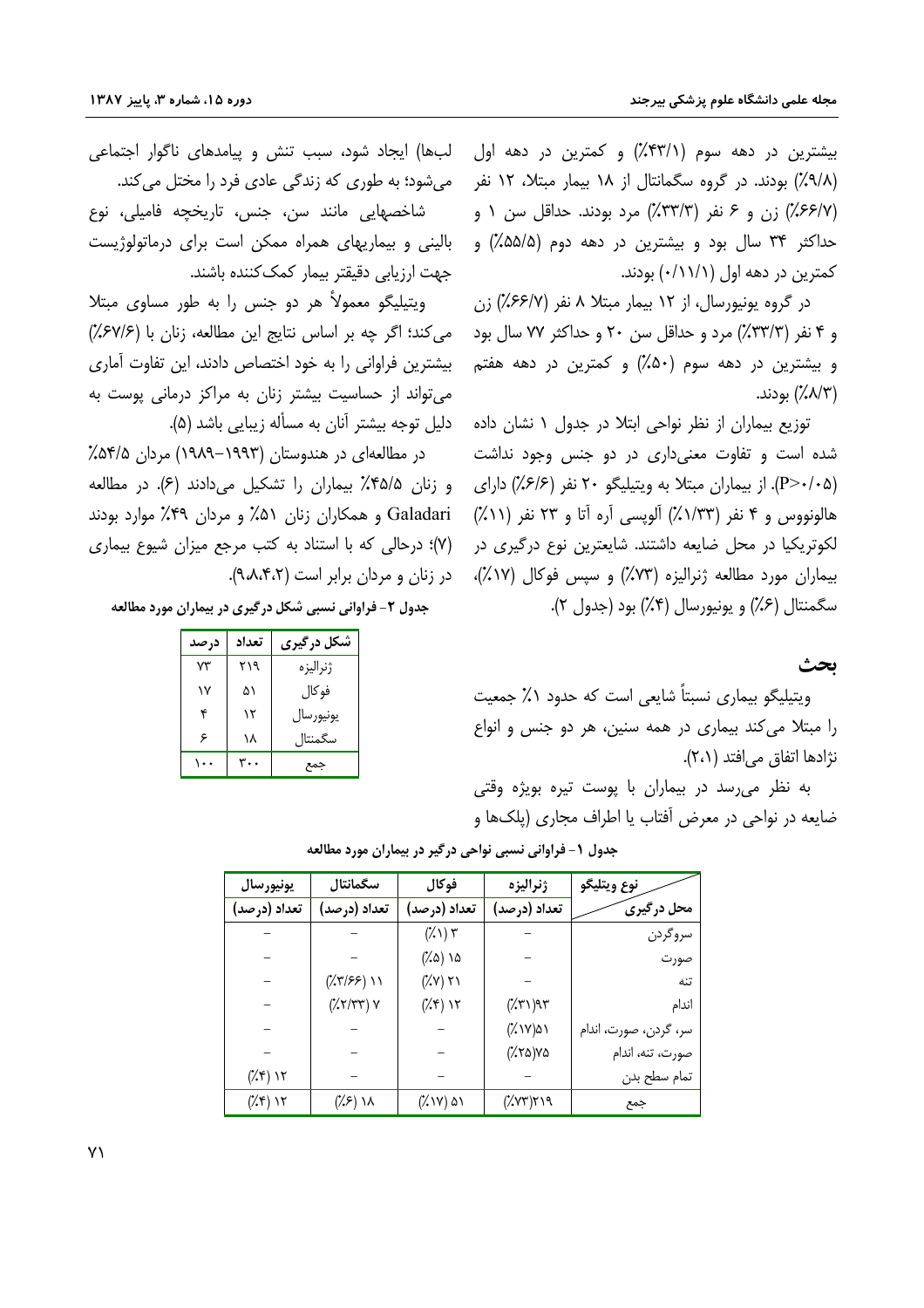بر اساس این مطالعه سن بیماران حداقل ۱ و حداکثر۷۷ سال و میانگین سنی ۲۲/۳ سال بود. در گروه ژنرالیزه و فوکال و یونیورسال، بیشترین تعداد در دهه سوم و در گروه سگمانتال بیشترین در دهه دوم بود؛ بنابراین ویتیلیگوی کودکان با یک بروز بالای نوع سگمانتال همراه است که مشابه کتب مرجع میباشد (۴،۲). در مطالعه Galadari و همکاران، میانگین سنّ مردان و زنان به ترتیب ۳۸/۶ و ۳۵/۱ سال گزارش شده است (۷).

در این مطالعه تاریخچه مثبت فامیلی ۲۳/۶٪ بود؛ در صورتی که در مطالعهای در فرانسه (۱۹۹۶–۱۹۹۵)، سابقه مثبت فامیلی در ۳۴٪ موارد وجود داشت (۱۰). در مطالعهای در Daka سابقه مثبت فامیلی در ۲۴٪ موارد گزارش شد (۱۱). در مطالعه Galadari و همکاران تاریخچه مثبت  $($ فامیلی ۱۹ $\lambda$ ۱۹ بود (۷).

در ارتباط با نواحی ابتلا در این مطالعه اندام، بیشترین محل (۷۱٪) و پس از آن صورت (۴۴/۳٪) در هر دو جنس بود. در مطالعهای در کره بیشترین سطح ابتلا سر و گردن ۵۸/۸٪ گزارش شده است (۱۲)؛ این نتیجه مطرحکننده این .<br>فرضیه است که عوامل محیطی مانند نور خورشید ممکن است در شروع و پیشرفت بیماری تأثیر داشته باشد اما اثبات ۔ خانوادگی در تعداد زیادی از افراد درگیر میشود. آن انحام مطالعات بيشتر را مرطليد.

در مطالعه حاضر پیشترین توزیع پیماری پر اساس شکل درگیری به ترتیب ژنرالیزه ۲۱۹ نفر (۷۳٪)، فوکال ۵۱ نفر (۱۷٪)، سگمانتال ۱۸ نفر (۶٪) و یونیورسال ۱۲ نفر (۴٪) بود. در مطالعه هندوستان نوع ژنرالیزه شایعترین (۶۹/۸٪) و نوع فوكال ۱۴/۹٪ و سگمانتال ۵٪ بود (۶).

در این مطالعه بیماریهای اتوایمیون همراه شامل آلویسی آره أتا ۱/۳۳٪ و هالونووس در ۶/۶٪ و لوکوتریکیا در ۱۱٪ موارد مشاهده شد. در مطالعه Galadari و همکاران بیماریهای اتوایمیون در ۶٪ موارد مثبت بود (۷). در هندوستان ألوپسی أره أتا در ۰/۴٪ و هالونووس در ۲٪ موارد وجود داشت (۶)؛ بنابراین همراهی این بیماریها فرضیه اتوایمپونیتی ويتيليگو را تقويت م*ي ك*ند.

### **نتىجە گىرى**

مطالعه بیشتر روی بیماری ویتیلیگو در تشخیص علت شروع بیماری و عوامل مؤثر در پیشرفت و توزیع آن میتواند گامی در جهت جلوگیری از شروع یا پیشرفت این بیماری باشد که به علت شکل ظاهری سبب ایجاد بیماریهای روحی، روانی از قبیل افسردگی، دوری گزیدن از اجتماع و مشکلات

#### **منابع:**

- 1- Habeef, Toms; Diagnosis and Treatment of Skin Diseases. Translated by Mirzaei M. Tehran: Samat Publication; 1998. pp: 325-329.
- 2- Arndt H, Lebott PH, Robinson J. Cutaneous medicine and surgery in dermatology. St.Louis: Saunders; 1996 (130): 1210-1216.
- 3- Odom RB, James WD, Berger TG. Andrew's diseases of the skin. 9<sup>th</sup> ed. Philadelphia: WB Saunders; 2000. p:1065.

4- Burns T, Cox N, Breathnach S, Griffiths C. Rook text book of dermatology. 7<sup>th</sup> ed. New York: Black Well; 2004.

- 5- Amiri M. Epidemiologic study of Baras disease in primary school of Kermanshah [MD thesis]. Kermanshah University of Medical Sciences. 1998. pp: 30-37.
- 6- Kasper A, Braunwld C, Fauci K. Harrison principles of internal medicine .16<sup>th</sup> ed. New York: McGraw Hill; 2005.
- 7- Galadari I, Bener A, Hadi S, Lestringoat GG. Allergy ammonal (Paris). 1997; 29 (10): 297-299.

8- Odom RB, James WD, Beger TG. Anderson's disease of the skin. Philadelphia: Sunders; 1999.

9- Kim NY, Pardya AG. Pigmentary diseases. Med Clin North Am. 1998; 82 1185-1197.

- 10- Basseau G, Anne- Marie MD, Phibppe MD. Epidemiology of vitiligo in the France west indies (Isle of Martinique). Int J Dermatol. 2000; 82: 896-914.
- 11- Gaigirdor MQ, Alam SM, Maidul AZ. Clinical presentation of vitiligo. J Mymen Singh Med. 2002; 43:1096-1110.

12- Cho S, Kang H, Halu J. Characteristics of vitiligo in Korean children. J Pediatr Dermatol. 2000; 45: 1175-1180.